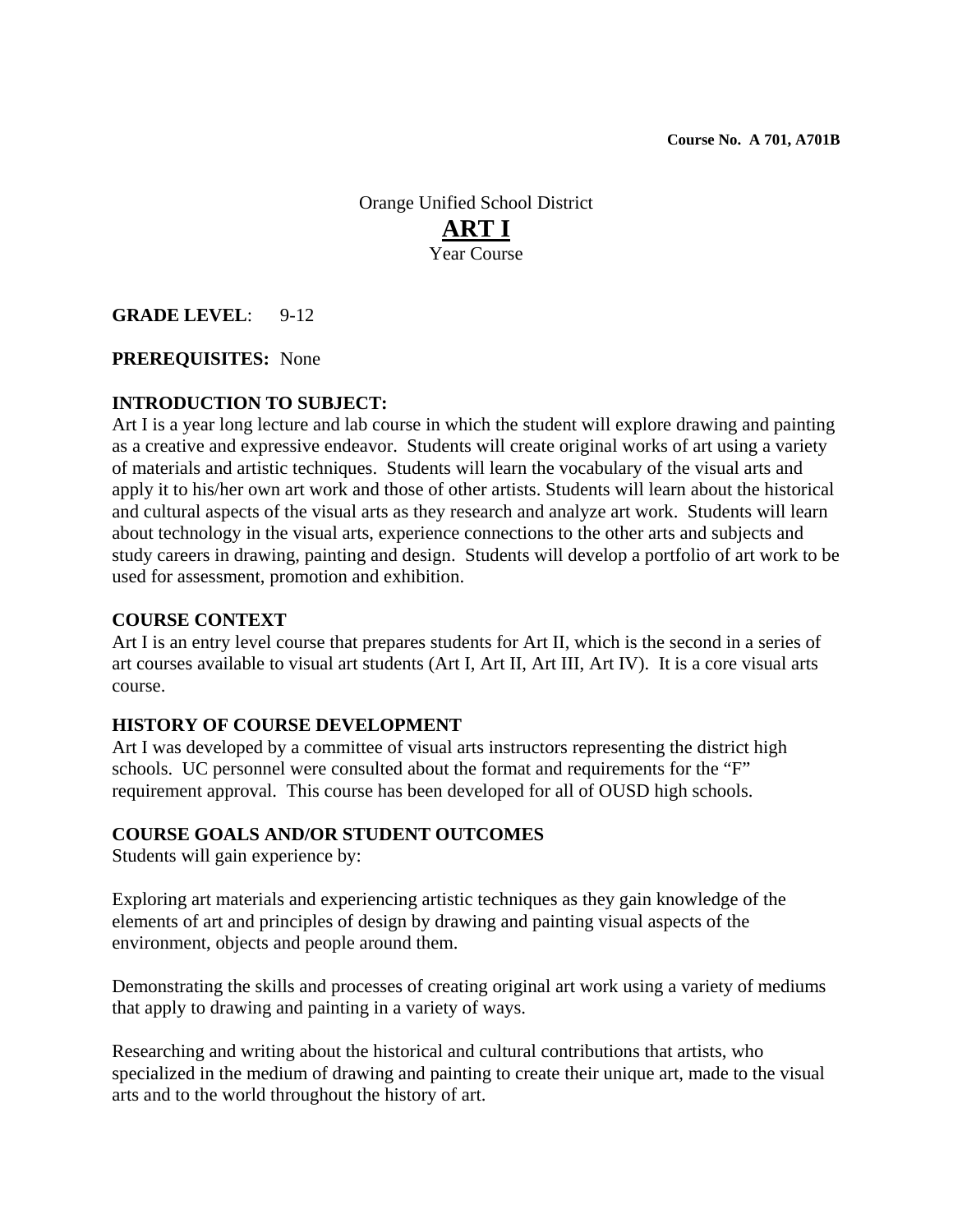Art 1 Page 2

Analyzing works of art and making aesthetic judgements about his/her own art work, and the art work of their peers and in the world around them.

Applying what they have learned about art making, analyzing works of art and making aesthetic judgments of museum exhibitions, the performing arts, other subject areas, safe use of materials, technology in the visual arts and careers in the field of drawing, painting and design.

# **COURSE OBJECTIVES:**

# **BY THE END OF THE COURSE THE STUDENT WILL BE ABLE TO:**

Art I will meet the following Visual Arts Standards, Grades 9-12 Proficient from the Visual And Performing Arts Content Standards for California Schools, Kindergarten Through Grade Twelve:

# ARTISTIC PERCEPTION

*Processing, Analyzing, and Responding to Sensory Information Through the Language and Skills Unique to the Visual Arts.* (Standard 1.0, Grades 9-12 Proficient). *Students perceive and respond to works of art, objects in nature, events and the environment. They use the vocabulary of the visual arts to express their observations.* 

Students will identify and use principles of design as they discuss, analyze and write about their own drawings and paintings.

Students will observe visual aspects of their environment and use those observations in their drawings and paintings.

Students will research and analyze the drawings and paintings of an artist and write about the distinctive visual characteristics of those works of art in terms of the elements of art and principles of design.

Students will develop an appropriate vocabulary of drawing and painting terms.

Students will analyze materials that they use and that major artists use and describe how their use influences the meaning of the work.

### CREATIVE EXPRESSION

*Creating, Performing, and Participating in the Visual Arts* (Standard 2.0, Grades 9-12 Proficient). *Students apply artistic processes and skills, using a variety of media to communicate meaning and intent in original artworks.* 

Students will apply the elements of art and principles of design to solve visual arts problems and create original drawings and paintings.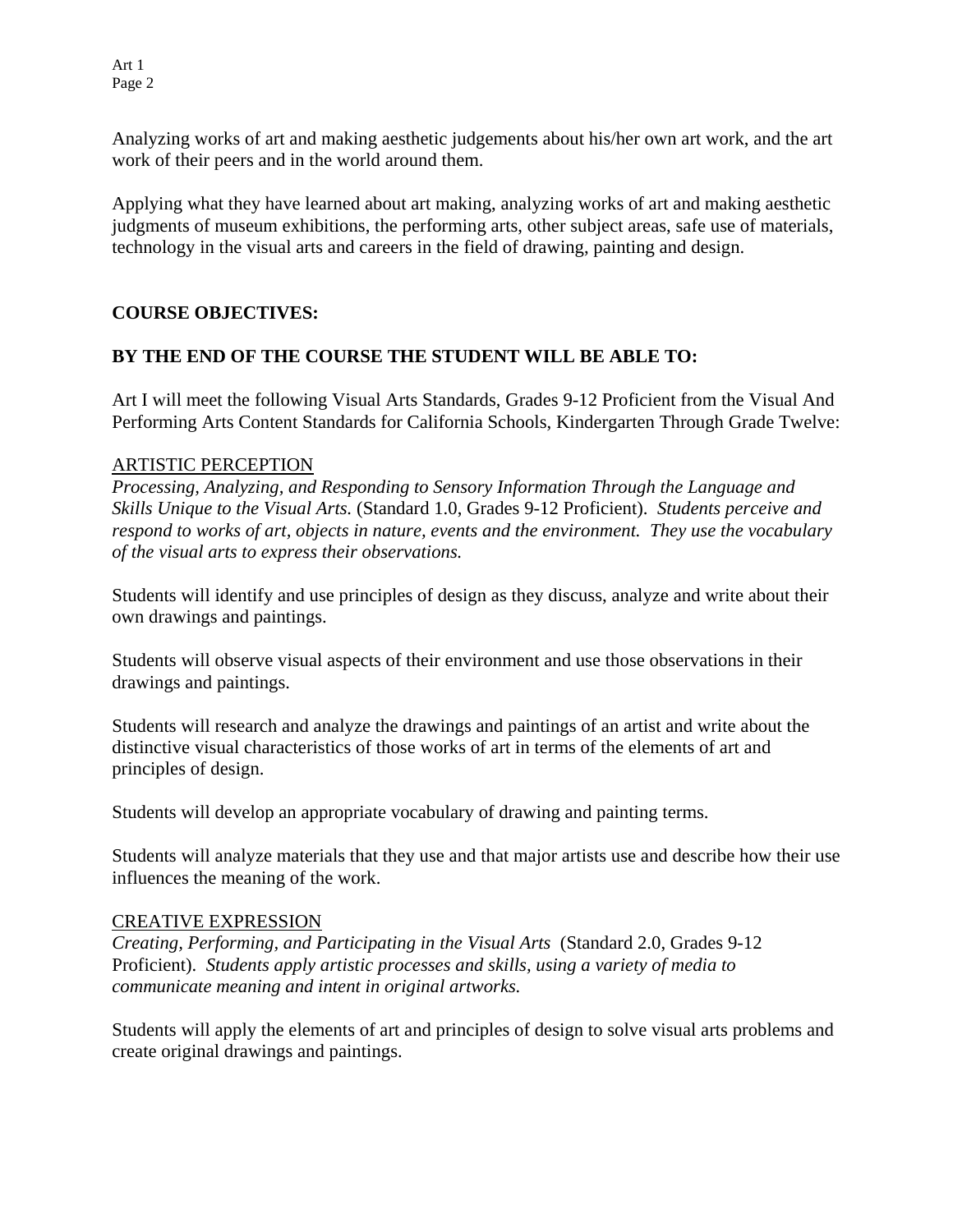Students will make appropriate choices in applying a variety of visual art media, techniques and processes to create personal drawings and paintings, including digital imagery.

Students will demonstrate craftsmanship and technical skills when creating two-dimensional art work.

Students will demonstrate the application of a wide variety of compositional devices in creating drawings and paintings.

# HISTORICAL AND CULTURAL CONTEXT

*Understanding the Visual Arts in Relation to History and Culture* (Standard 3.0, Grades 9-12 Proficient). *Students analyze the role and development of the visual arts in past and present cultures throughout the world, noting human diversity as it relates to visual arts and artists.* 

Students will identify contemporary styles of American two-dimensional art and discuss the diverse social, economic, and political development reflected in the art work.

Students will discuss the role of technology in contemporary art work.

Students research and write about artists in contemporary cultures who have achieved recognition and discuss ways their drawings and paintings reflect those cultures.

Students will visit local art galleries, museums and colleges to observe exhibitions and learn from visiting artists and from visiting local artist's studios.

# AESTHETIC VALUING

*Responding to, Analyzing, and Making Judgments About Works in the Visual Arts* (Standard 4.0, Grades 9-12 Proficient). *Students analyze, assess, and derive meaning from works of art, including their own, according to the elements and principles of design, and aesthetic qualities.* 

Students will identify and explore the implications of contemporary art work.

Students will articulate how a person's personal belief, cultural traditions and current social, economic and political context influences the way he/she interprets the meaning of a drawing or painting.

Students will explain the process and rationale for reworking one of their own drawings or paintings in order to bring it to completion.

# CONNECTIONS, RELATIONSHIPS, AND APPLICATIONS

*Connecting and Applying What Is Learned in the Visual Arts to Other Art Forms and Subject Areas and to Careers* (Standard 5.0, Grades 9-12 Proficient). *Students apply what they have learned in visual arts across subject areas. They develop competencies and creative skills in problem solving, communication and management of time and resources, which contribute to lifelong learning and career skills. They learn about careers in and related to the visual arts.*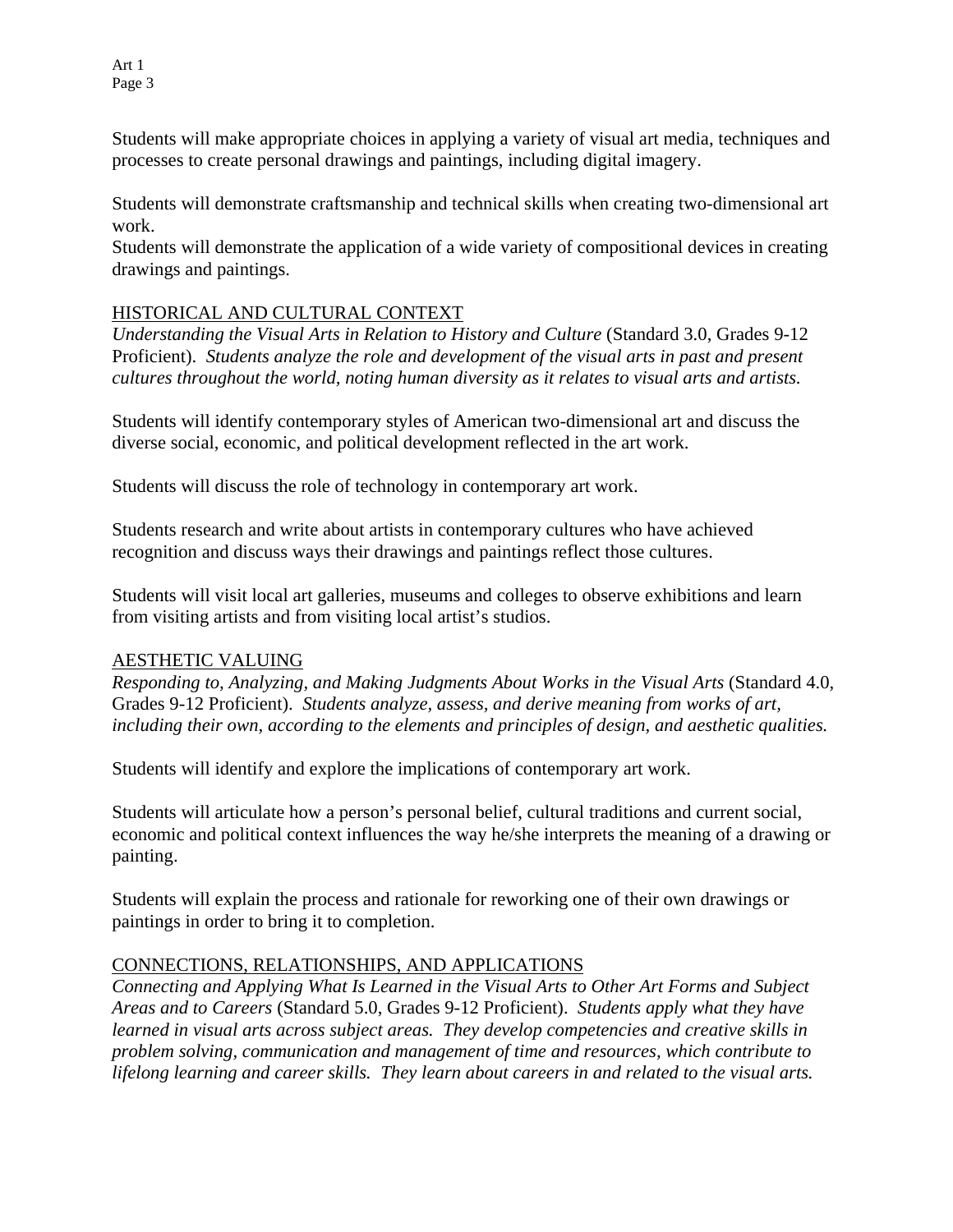Art 1 Page 4

Students will design an advertising campaign for a school theatre production, creating images that represent characters and major events in the production.

Students will demonstrate an understanding of the various functions of an artist i.e., art critic, art historian, art collector, art gallery owner, an art philosopher.

Students will create an original work of art that communicates a cross-cultural or universal theme selected from literature or history.

# **COURSE OVERVIEW AND APPROXIMATE UNIT TIME ALLOTMENTS**

| <b>FIRST SEMESTER</b><br><b>WEEKS</b> |                                                                                                                     |                                                                                                                                                                                                                       |         |
|---------------------------------------|---------------------------------------------------------------------------------------------------------------------|-----------------------------------------------------------------------------------------------------------------------------------------------------------------------------------------------------------------------|---------|
| I.                                    | Create a Series of Original Drawings and Paintings that Demonstrate<br>Student Understanding of the Elements of Art |                                                                                                                                                                                                                       |         |
|                                       | A.                                                                                                                  | Explore a variety of art materials and media, including, but not<br>limited to, graphite, charcoal, oil pastels, chalk pastels, watercolor,<br>colored pencil and tempera paint                                       |         |
| II.                                   | A.                                                                                                                  | Create a Series of Original Drawings and Paintings that Demonstrate<br>Student Understanding of the Principles of Design<br>Draw and paint visual aspects of objects from the world<br>around them and from nature    | 7       |
| III.                                  | $A_{\cdot}$                                                                                                         | Research an Artist who Specializes in the Medium of Drawing<br>and Painting to Create His/Her Own Unique Art Work<br>Write about the historical and cultural contributions<br>that the artist made to the visual arts | Ongoing |
| IV.                                   | Visit Local Galleries, Museums, and Colleges to Observe<br>Exhibitions                                              |                                                                                                                                                                                                                       |         |
|                                       | A.                                                                                                                  | Write about the artists and art work observed during<br>those visits                                                                                                                                                  |         |
| V.                                    | <b>Observe Visiting Contemporary Artists and Visit Their Studios</b>                                                |                                                                                                                                                                                                                       | Ongoing |
|                                       | A.                                                                                                                  | Learn by observing, interviewing and reporting upon<br>visiting artists and their work of art                                                                                                                         |         |
|                                       | <b>B.</b>                                                                                                           | Learn through observation and interview, and report on<br>visits to artist's studios                                                                                                                                  |         |
| VI.                                   | Identify Contemporary Artists and Explore the Implications of<br>Their Art Work                                     |                                                                                                                                                                                                                       |         |
|                                       | А.                                                                                                                  | Read current art publications that focus on contemporary<br>themes                                                                                                                                                    |         |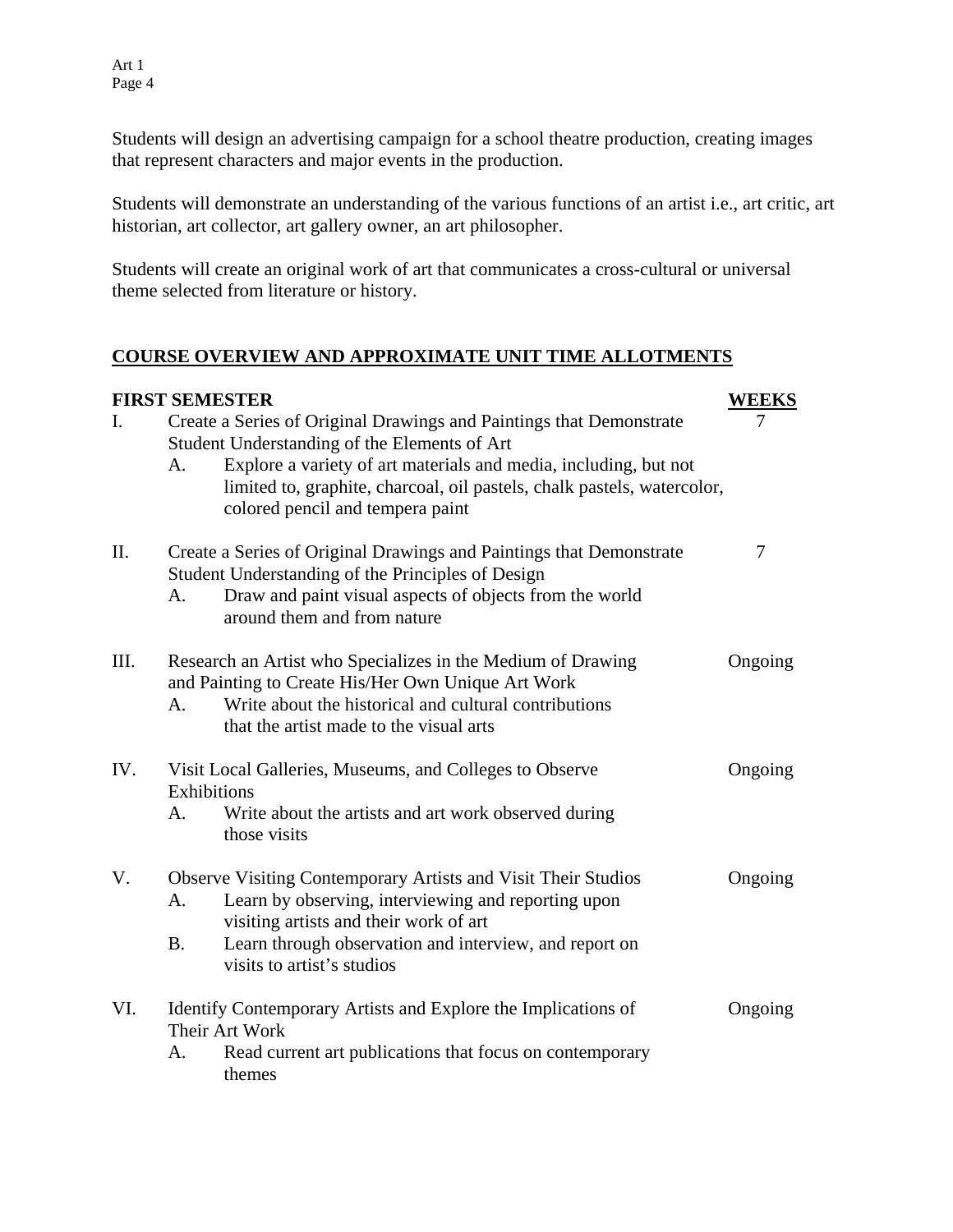| VIII. | Design an Advertising Campaign for a School Theatre Production<br>Read and research the background of the theatre production<br>А.<br>Develop images that represent the major characters and<br><b>B.</b><br>events of the theatre production                                                                                                                                                                                                                                                                                  | <b>WEEKS</b><br>4 |  |
|-------|--------------------------------------------------------------------------------------------------------------------------------------------------------------------------------------------------------------------------------------------------------------------------------------------------------------------------------------------------------------------------------------------------------------------------------------------------------------------------------------------------------------------------------|-------------------|--|
| IX.   | Learn to Analyze and Assess His/Her Own Art Work Using<br>the Vocabulary of the Visual Arts<br>Develop rubrics for assessing his/her own art work<br>A.<br>Write about the intent of his/her own art work<br><b>B.</b>                                                                                                                                                                                                                                                                                                         | Ongoing           |  |
| Х.    | Begin to Develop a Portfolio of His/Her Own Art Work for Assessment,<br>Promotion, and Exhibition                                                                                                                                                                                                                                                                                                                                                                                                                              | Ongoing           |  |
|       | <b>SECOND SEMESTER</b>                                                                                                                                                                                                                                                                                                                                                                                                                                                                                                         |                   |  |
| I.    | Create a Series of Original Drawings and Paintings that<br>Demonstrate His/Her Understanding of the Elements of Art<br>and the Principles of Design<br>Continue to develop technical skills using a variety<br>A.<br>of art materials and art media<br><b>B.</b><br>Draw and paint visual aspects of the environment<br>and of the people around them                                                                                                                                                                          | 7                 |  |
| П.    | Create a Series of Original Drawings and Paintings that Reflect<br>the Contemporary Artists, Their Works and Their Studios, that<br>Students Researched and Wrote About During the First Semester<br>Develop original works of art that demonstrate an understanding<br>A.<br>of op art, pop art and non-objective paintings.                                                                                                                                                                                                  | 7                 |  |
| Ш.    | Apply the Techniques of the Artist the Student Researched During<br>2<br>First Semester, to His/Her Own Original Works of Art                                                                                                                                                                                                                                                                                                                                                                                                  |                   |  |
| IV.   | Visit Local Galleries, Museums and Colleges to Observe Exhibitions<br>Attend a gallery opening and interview an artist about his/her<br>А.<br>works of art                                                                                                                                                                                                                                                                                                                                                                     | Ongoing           |  |
| V.    | Articulate How a Person's Personal Beliefs, Cultural Traditions<br>and the Current Social Economics and Political Contexts Influence<br>the Way He/She Interprets the Meaning of a Drawing or Painting<br>Discuss how one of the artists the student observed or<br>A.<br>researched during first semester may have been influenced in<br>the creation of that artist's own works of art<br>Explain the process and rationale for reworking one of his/her<br><b>B.</b><br>own drawings or paintings to bring it to completion | 1                 |  |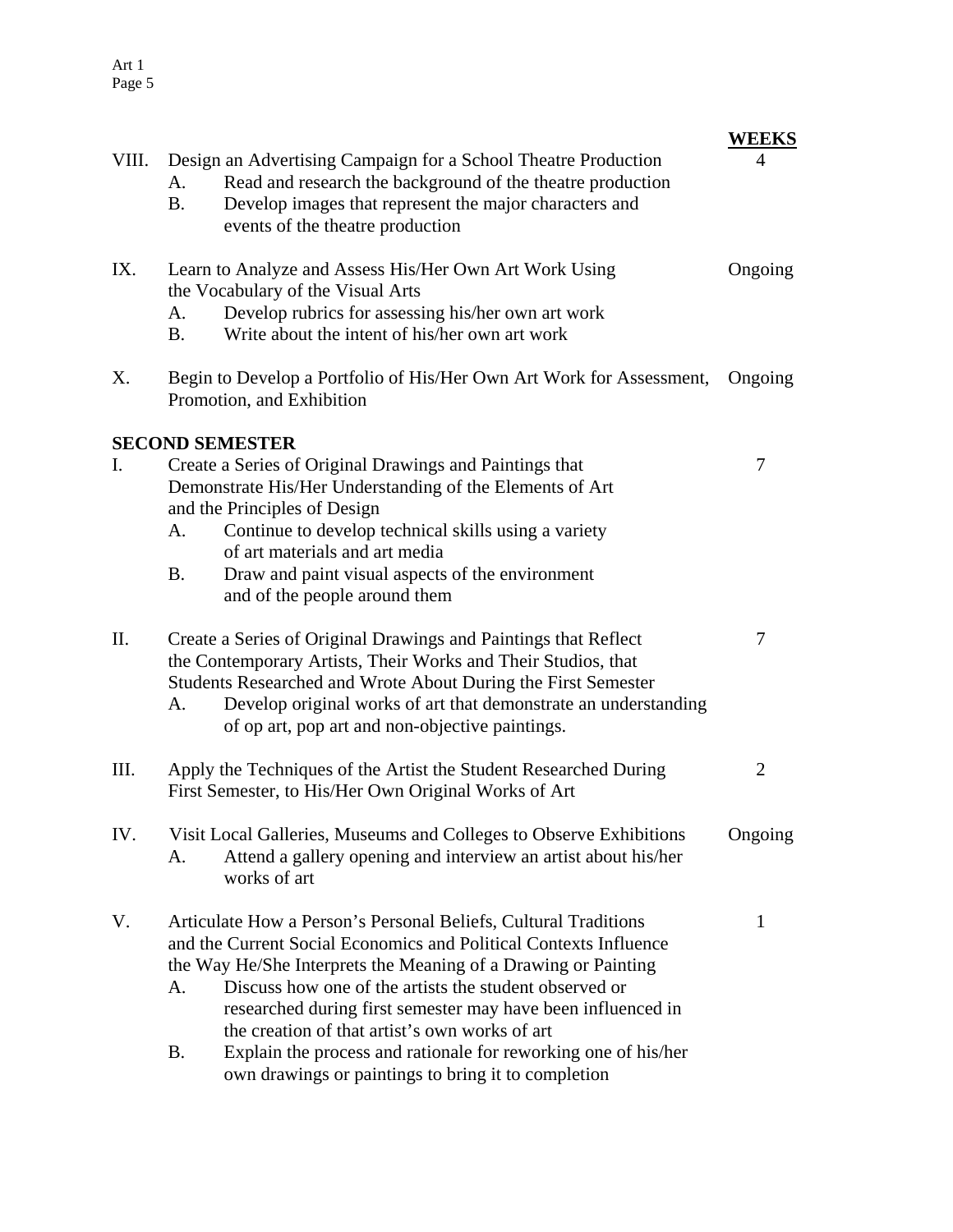|             | $\mathbf{C}$ .                                                                                                                                      | Create a drawing or painting that reflects the student's own<br>personal belief or cultural tradition                                                                   |         |
|-------------|-----------------------------------------------------------------------------------------------------------------------------------------------------|-------------------------------------------------------------------------------------------------------------------------------------------------------------------------|---------|
| VI.         | Write About the Various Functions of an Artist as Observed at<br>Ongoing<br>Galleries, Museums and Colleges and Through Research on the<br>Internet |                                                                                                                                                                         |         |
| VII.        | Create an Original Art Work that Communicates a Cross-Cultural<br>or Universal Theme Selected from Literature or History                            |                                                                                                                                                                         |         |
| VIII.<br>А. |                                                                                                                                                     | Continue to Develop a Portfolio of His/Her Own Art Work for<br>Assessment, Promotion and Exhibition<br>Analyze and assess his/her own art work according to a<br>rubric | Ongoing |
|             | В.                                                                                                                                                  | Write about the intent of his/her own art work                                                                                                                          |         |

#### **TEXTS AND SUPPLEMENTAL MATERIALS**

Art 1 Page 6

Textbooks are adopted on a seven-year cycle that is scheduled for all subjects, including the visual and performing arts. All textbooks are reviewed by all of the Art I teachers at all of the high schools and they serve as a committee to make the final selection. Each Art I instructor may purchase supplemental textbooks and materials through the high school media center. Supplemental materials such as overhead transparencies, videos, posters, prints and teacher textbooks and materials may also be purchased by individual schools and instructors.

Subscriptions to *Scholastic-Art* magazine and other periodicals appropriate to Art I curriculum are encouraged. *Smithsonian, National Geographic,* and *Architectural Digest* are available in the media centers and are used as appropriate.

Students are encouraged to use the Internet for research and reading on assigned and enrichment projects and research.

The media centers have a rich resource of books that address the elements of art and principles of design, artist's biographies, cultural arts and art history and the philosophy of art, as well as mediums, i.e. watercolor, colored pencils, graphite, pastels, etc.

#### **INSTRUCTIONAL METHODS AND STRATEGIES**

Instructional methods include lecture, demonstration, discussion, reading and writing, group work, student presentations, interviewing, observation, field study trips, guest presentations, videos, films, the Internet and other technology such as digital cameras and power point presentations. Student outcomes include project-based learning, written responses, written reports, sketch books, exhibition and a portfolio of artworks.